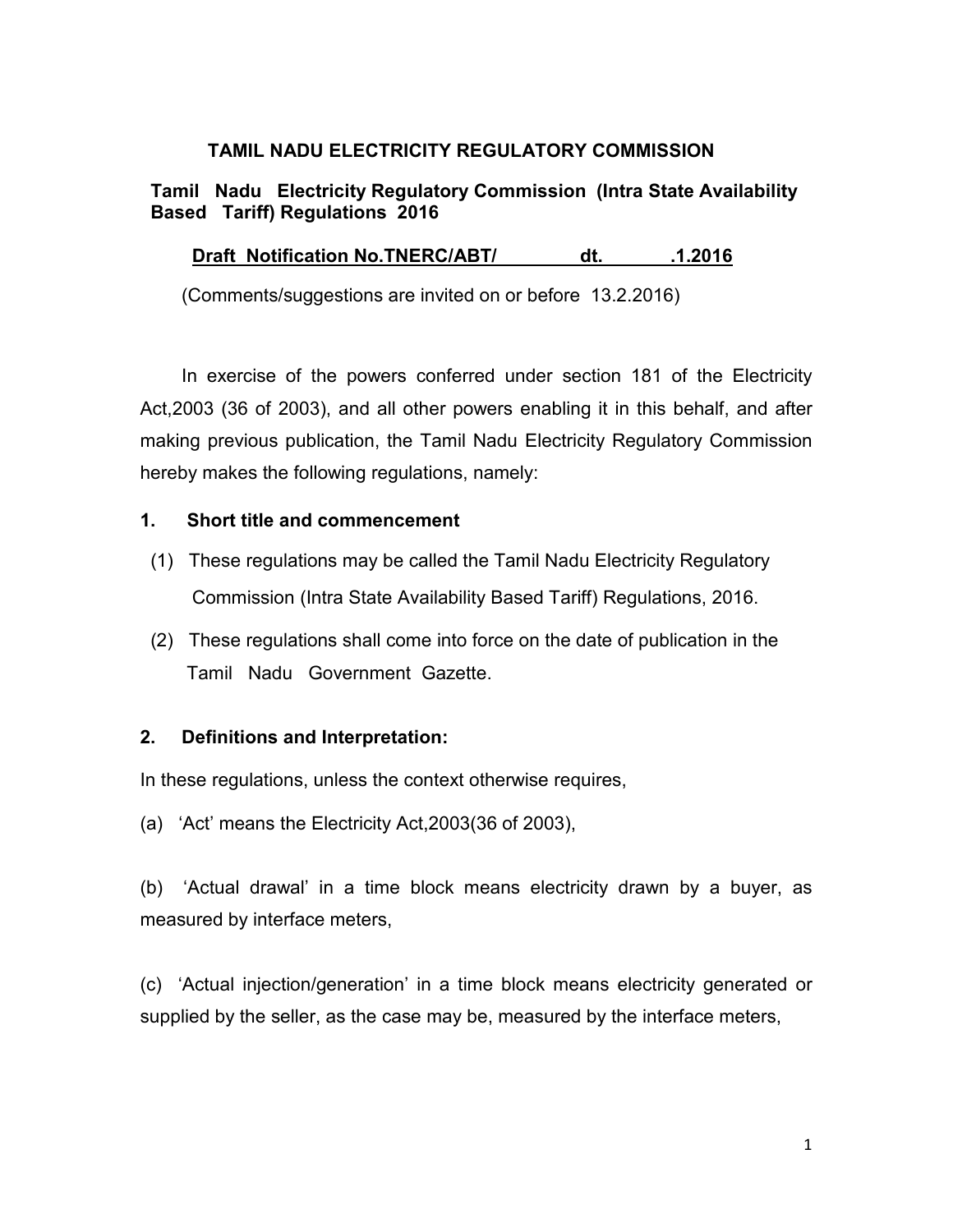(d) 'Availability Based Tariff (ABT)' is a three part tariff comprising of capacity charges, variable charges and deviation charges, the capacity charge being linked to availability, variable charge to scheduled energy and deviation charge at the rates applicable to the deviations from the schedule,

(e) 'Beneficiary' is a person purchasing electricity generated from a generating station whose tariff is determined under the regulations of the Commission,

 (f) 'Buyer' means a person, including beneficiary, purchasing electricity through a transaction scheduled in accordance with the open access regulations,

(g) 'CERC' means the Central Electricity Regulatory Commission referred to in sub section (1) of section 76 of the Act,

(h) 'Commission' means the Tamil Nadu Electricity Regulatory Commission referred to in sub-section(1) of section 82 of this Act,

(i) 'Central Transmission Utility' or 'CTU' means any Government company, which the Central Government may notify under subsection (1) of section 38 of the Act.

(j) 'Deviation' in a time block for a seller means its total actual injection minus its total scheduled generation and for a buyer means its total actual drawal minus its total scheduled drawal,

(k) 'Gaming' in relation to these regulations, shall mean an intentional misdeclaration of declared capacity by any seller in order to make an undue commercial gain through charge of deviations,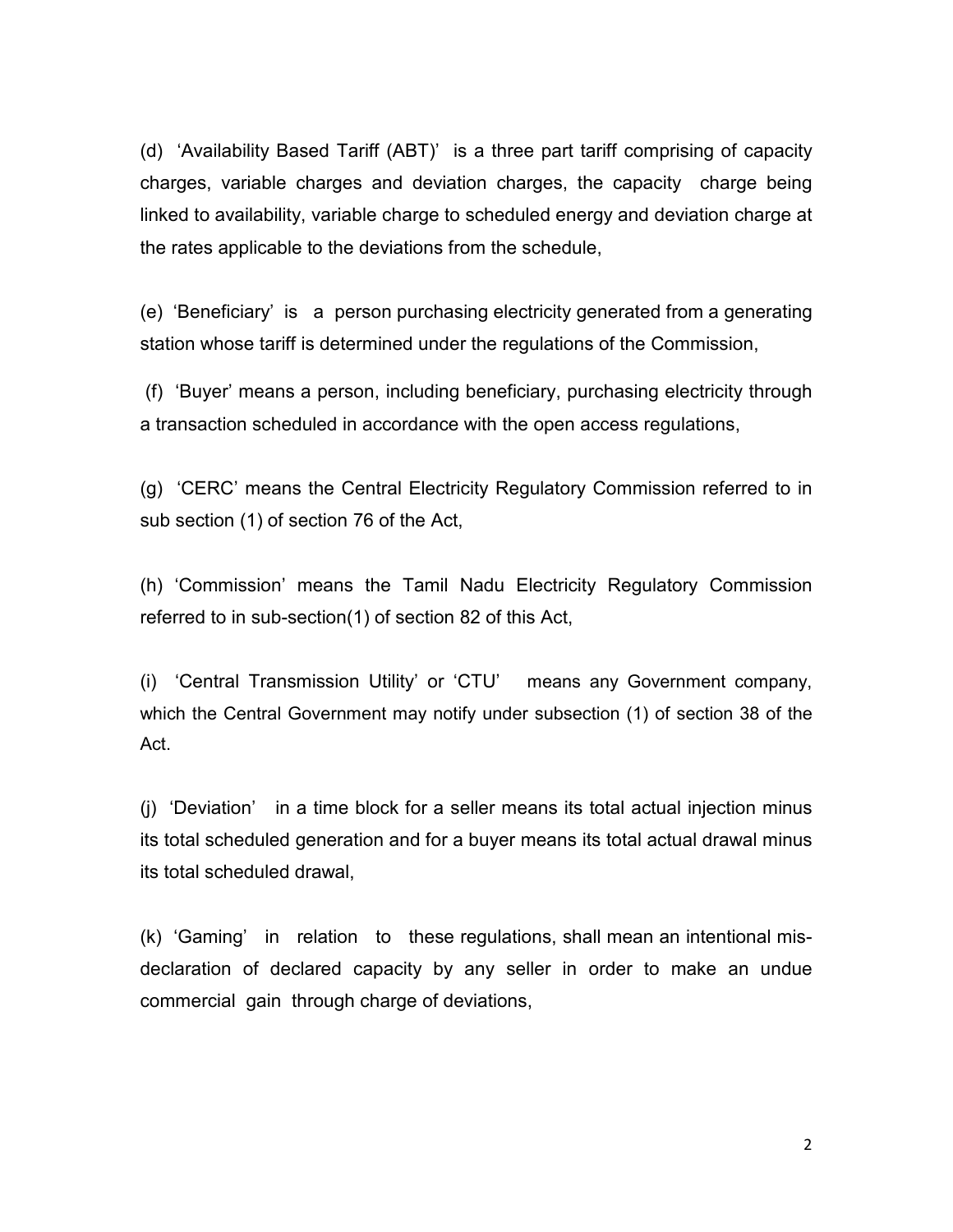(l) 'Grid Code' means the Grid Code specified by the Commission under clause (h) of sub- section(1) of section 86 of the Act,

(m) 'IEGC' means the Indian Electricity Grid Code specified by CERC under clause (h) of sub-section (1) of section 79 of the Act,

(n) 'Interface meters' means the interface meters as defined by the Authority under the Central Electricity Authority (Installation and Operation of Meters) Regulations 2006, as amended from time to time.

(o) 'Open Access regulations' means the Grid connectivity and Intra State Open Access Regulations, 2014 specified by the Commission and as amended from time to time,

(p) 'RLDC' is the Regional Load Despatch Centre established under sub-section (1) of section 27 of the Act.

(q) 'Scheduled generation' at any time or for a time block or any period means schedule of generation in MW or MWh ex-bus given by the SLDC,

(r) 'Scheduled drawal' at any time or for a time block or any period means schedule of despatch in MW or MWh ex-bus given by the SLDC,

(s) 'Seller' means a person, including a generating station, supplying electricity through a transaction scheduled in accordance with the Open Access regulations,

(t) 'State Load Despatch Centre' or 'SLDC' means the Load Despatch Centre described in the Grid Code.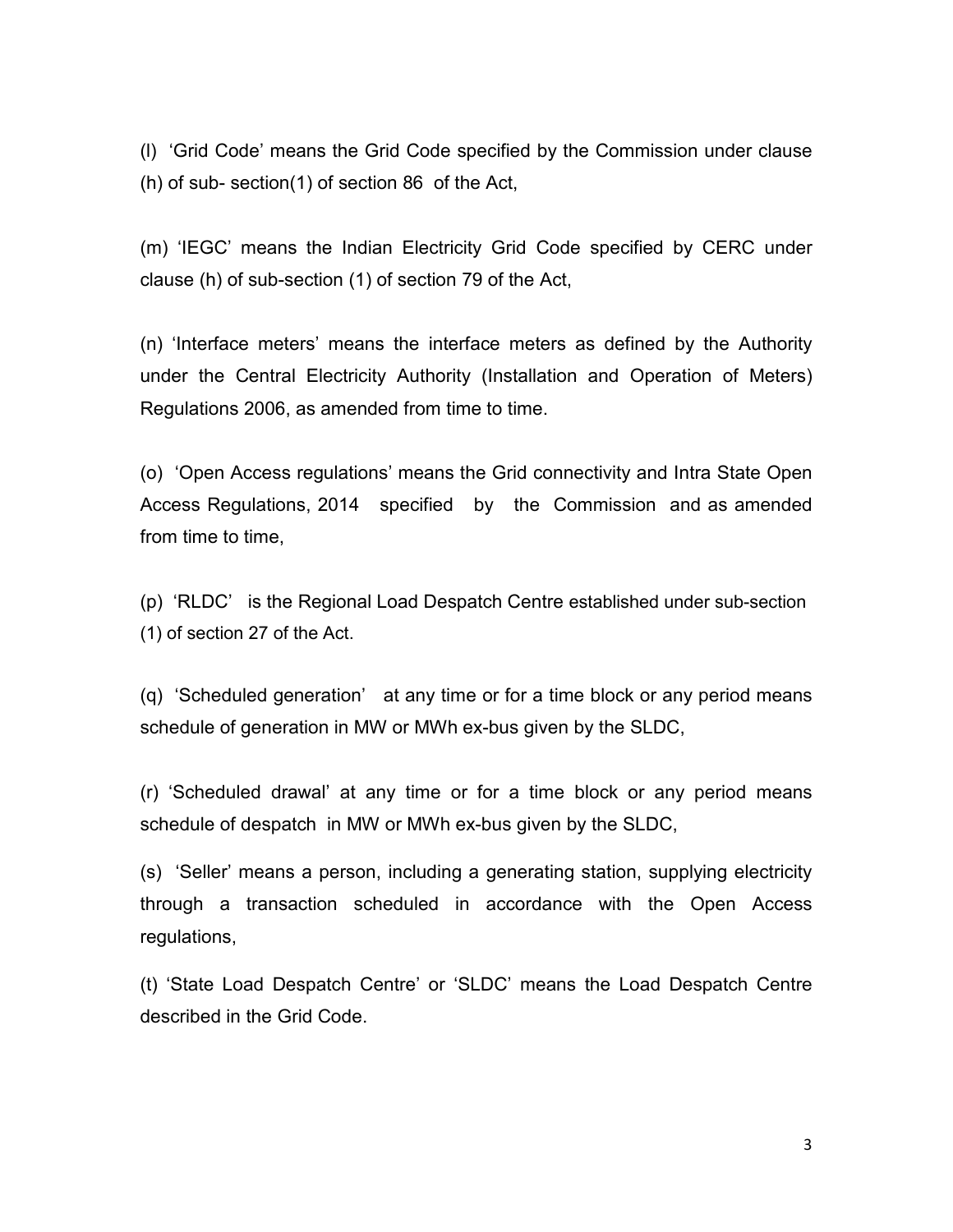(u) 'State Imbalance Pool Account' or 'State Deviation Charge Account' means the account maintained by SLDC for billing and payments regarding deviation charges,

(v) 'State Reactive Energy Account' means the account maintained by SLDC for billing and payments of reactive energy charges,

(w) 'State Transmission Utility' or 'STU' means the erstwhile Tamil Nadu Electricity Board or the Government company specified as such by the State Government under sub-section (1) of section 39,

(x) 'User' means the generating station, distribution licensee, trading licensee and open access customers within the State using the Intra State Transmission/Distribution network,

(y) 'Time block' means a time block of 15 minutes, for which specified electrical parameters and quantities are recorded by special energy meter, with first time block starting at 00.00 hrs.

 Save as aforesaid and unless the context or the subject matter otherwise requires, words and expressions used in these regulations and not defined, but defined in the Act, or the Grid code or any other regulations of this Commission shall have the meaning assigned to them respectively in the Act or the Grid code or any other regulation, as the case may be.

#### 3. Applicability of Intra State ABT:

3.1 Intra State ABT shall be applicable to users as below:

- a. All generating stations except those covered by Inter State ABT, Nuclear Power stations, Hydro Power stations including pumped storage hydro electric plants and Merchant Power plants.
- b. All Distribution licensees/Trading licensees in the State.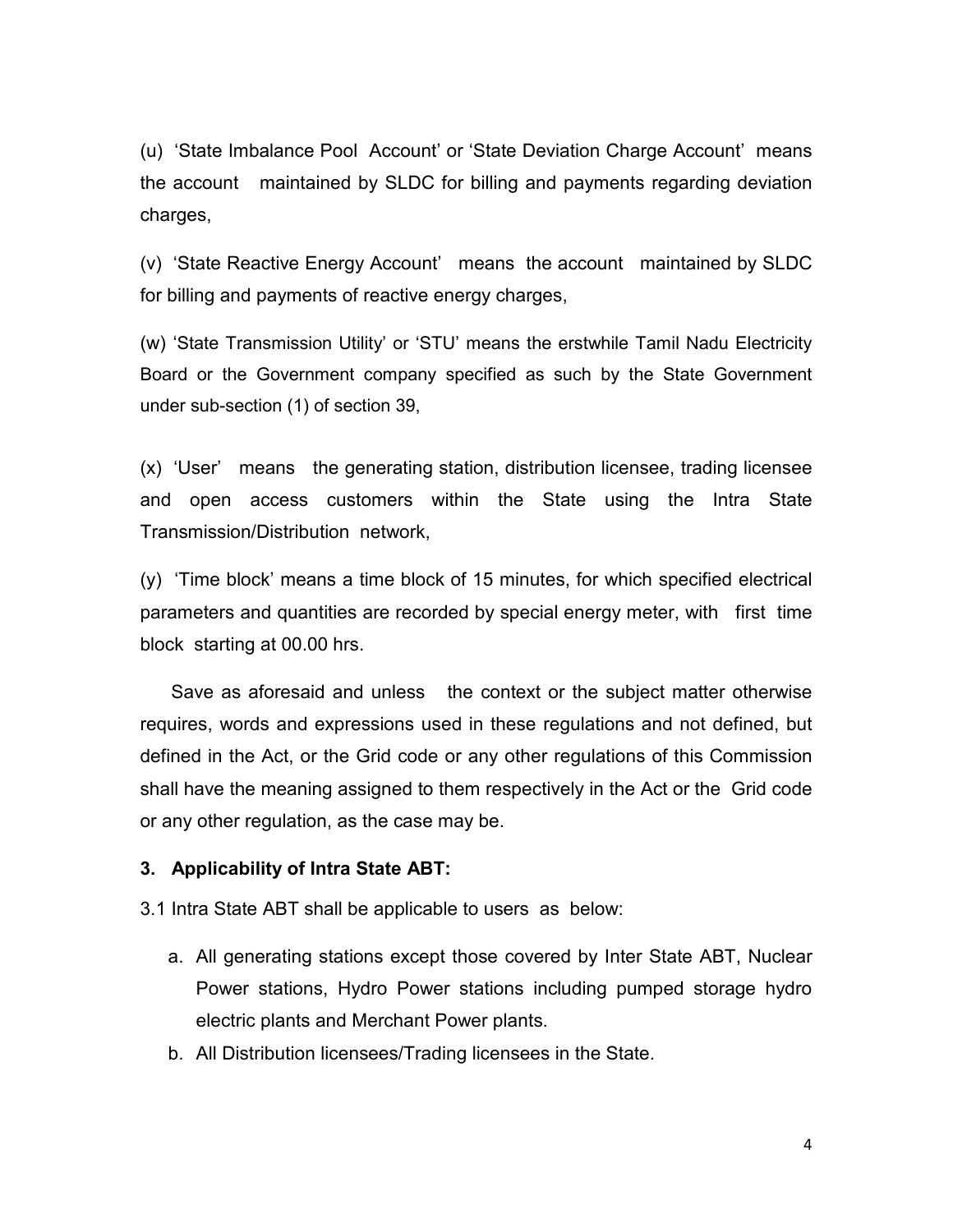c. All intra State Open access customers.

Provided that the applicability of intra State ABT shall remain suspended during the period of grid disturbance, islanded mode of grid operation as intimated by SLDC as per provisions of the Tamil Nadu Electricity Grid Code.

3.2 The open access customers could be directly connected to either the Central Transmission Utility system or the State Transmission Utility system or the Distribution licensee. In case they are connected to the CTU system, the RLDC shall be responsible for scheduling and accounting and in other cases the SLDC shall be responsible for scheduling and accounting.

#### 4. Components of ABT

4.1 Capacity charge/fixed charge :

Capacity charges/fixed charges of the generators shall be payable by the buyers based on the capacity allotted to them, irrespective of the power they draw or are scheduled to draw. The capacity charges shall be computed and recovered as per the Commission's Regulations/Orders in force

4.2 Energy charge/variable charge:

Energy charges/variable charges shall be payable by the buyers on the scheduled energy irrespective of actual drawal, as per the variable energy charge of the generating station from which power is drawn, that is worked out as per the Commission's Regulations/Orders in force.

4.3 Deviation charge :

4.3.1 Variation between actual generation or actual drawal and scheduled generation or scheduled drawal shall be accounted through the deviation charges stipulated in the CERC(Deviation Settlement Mechanism and related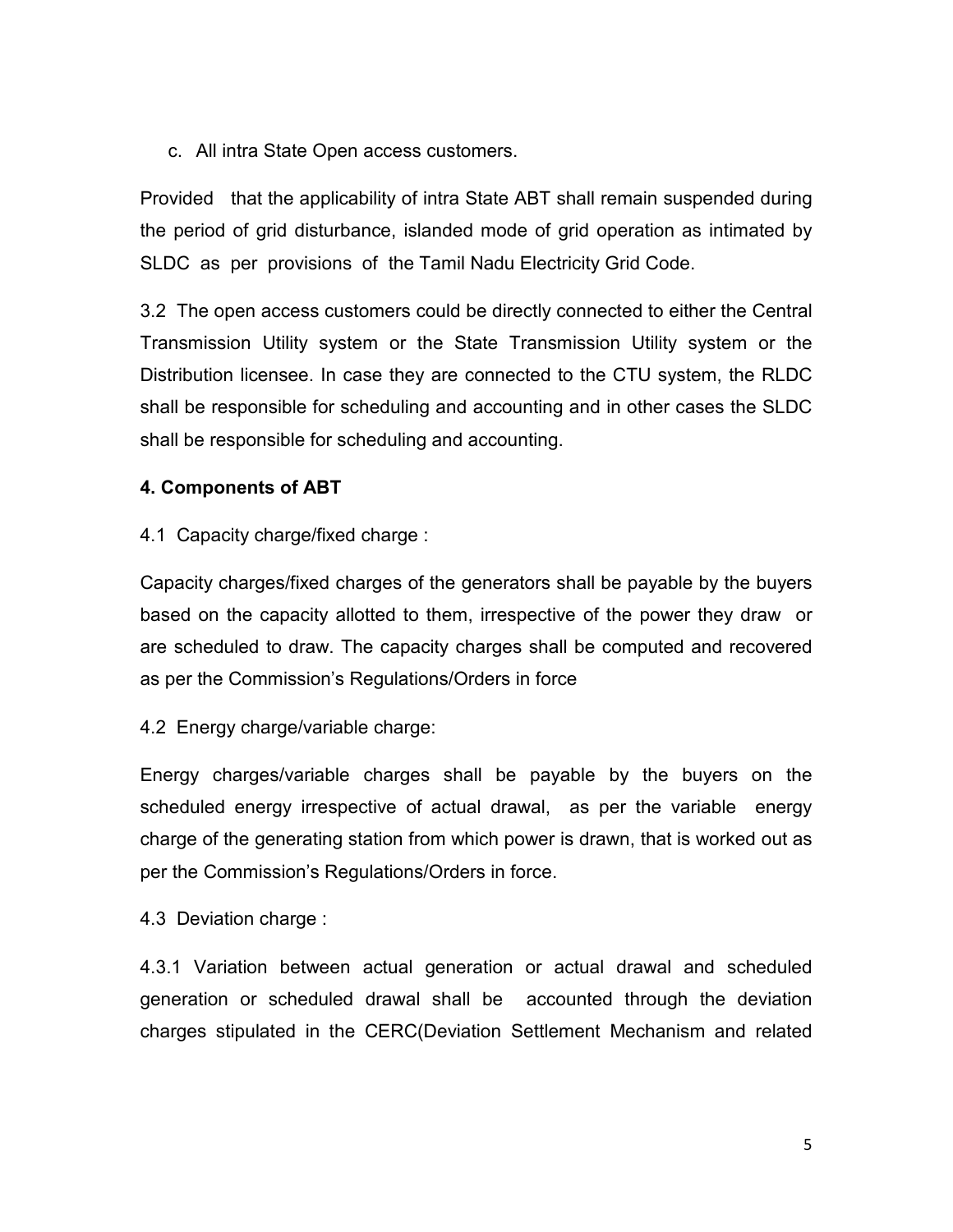matters) Regulations, 2014(hereinafter referred to as DSM regulations) and as amended from time to time.

 4.3.2 The deviation charge for a generating station shall be equal to its actual generation minus its scheduled generation and that for a beneficiary shall be equal to its total actual drawal minus its total scheduled drawal. The charges for the deviations for all the time blocks shall be worked out on the average frequency of a time block at the rates specified in the DSM Regulations.

4.3.3 The additional charges for deviation for exceeding the limits of volume/at grid frequencies '50.10Hz and above' and 'below 49.70 Hz' as specified in the DSM regulations of CERC are also applicable for over drawal/under injection and under drawal/over injection of electricity for each time block.

 Provided the limit of volume shall be 10% of scheduled injection/scheduled drawal.

4.3.4 In the case of wind and solar generating stations, deviation charges shall be governed by charges specified through separate regulations/orders of the Commission.

#### 5. Reactive power compensation

5.1 Reactive power compensation should ideally be provided locally, by generating reactive power as close to the reactive power consumption as possible, by the beneficiary. The beneficiaries are to provide local VAr compensation/generation such that they do not draw VArs from the grid, particularly under low voltage condition.

5.2 The VAr exchanges by the beneficiaries with State Transmission system shall be priced as provided in IEGC and its amendments.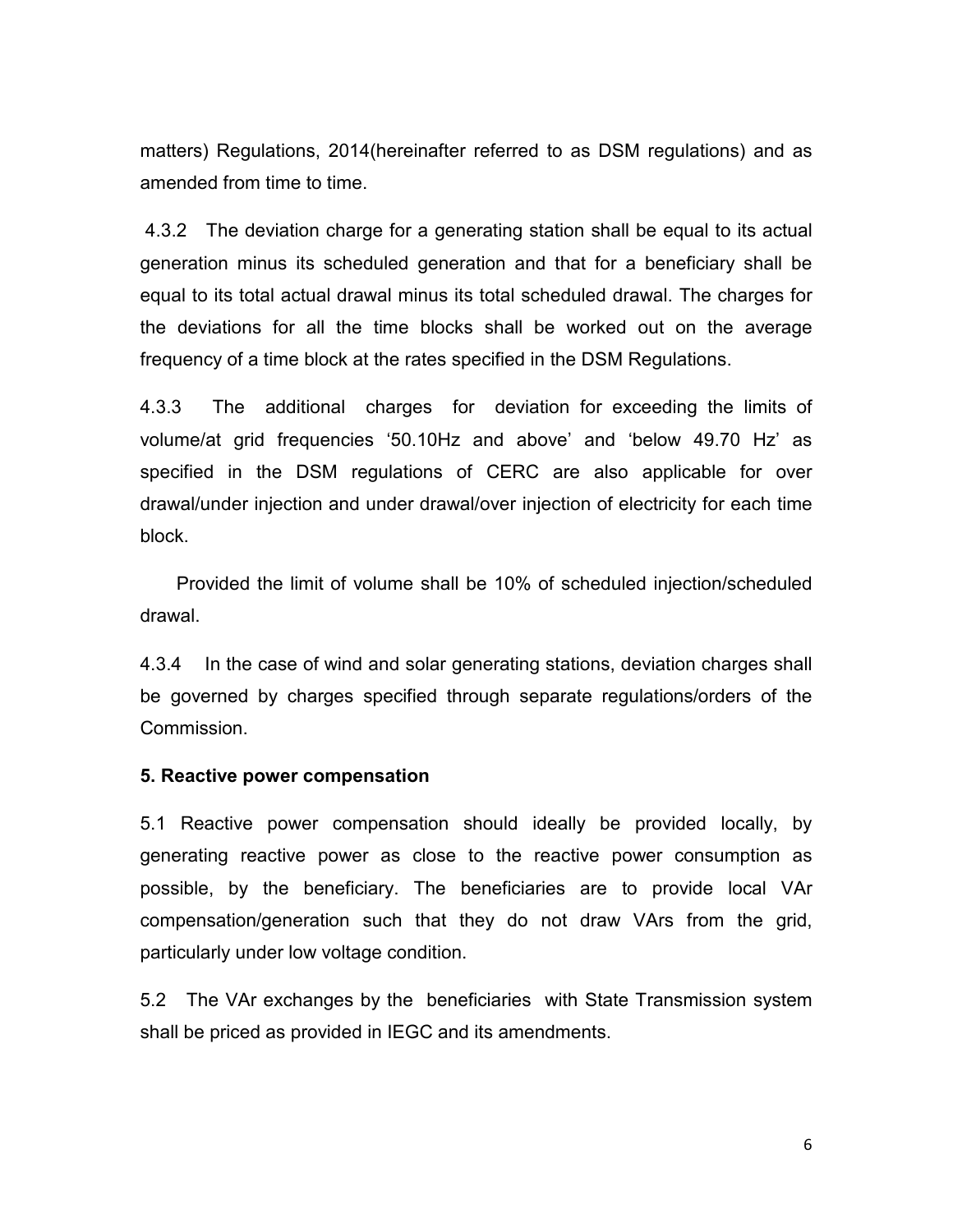5.3 The reactive power compensation charge shall be as per the provision in the State Grid Code/orders of the Commission in force. The charge shall be payable between the beneficiary and the Pool Account and between two beneficiaries for VAr interchanges. For any reactive energy charges, payable to regional pool account, the same shall be pooled with the state reactive energy account and shared by all beneficiaries.

5.4 Notwithstanding the above, the SLDC may direct a beneficiary to curtail its VAr drawal/injection in case the security of the grid or safety of any equipment is endangered.

5.5 In general, the beneficiaries, shall endeavor to minimize the VAr drawal at an interchange point when the voltage at that point is below 95% of rated, and shall not return VAr when the voltage is above 105%. ICT taps at the respective drawal points may be changed to control the VAr interchange upon request by a beneficiary to the STU/SLDC but only at reasonable intervals.

5.6 Switching in/out of all bus and line Reactors throughout the grid shall be carried out as per instructions of SLDC. Tap changing on all transformers in STU shall also be done as per SLDCs instructions only.

5.7 The generating stations shall generate/absorb reactive power as per instructions of SLDC, within capability limits of the respective generating units, that is without sacrificing on the active generation required at that time. The generating units for which full annual fixed costs are being borne by the beneficiaries through the capacity charge under ABT shall not get any payment for VAr Generation/ absorption.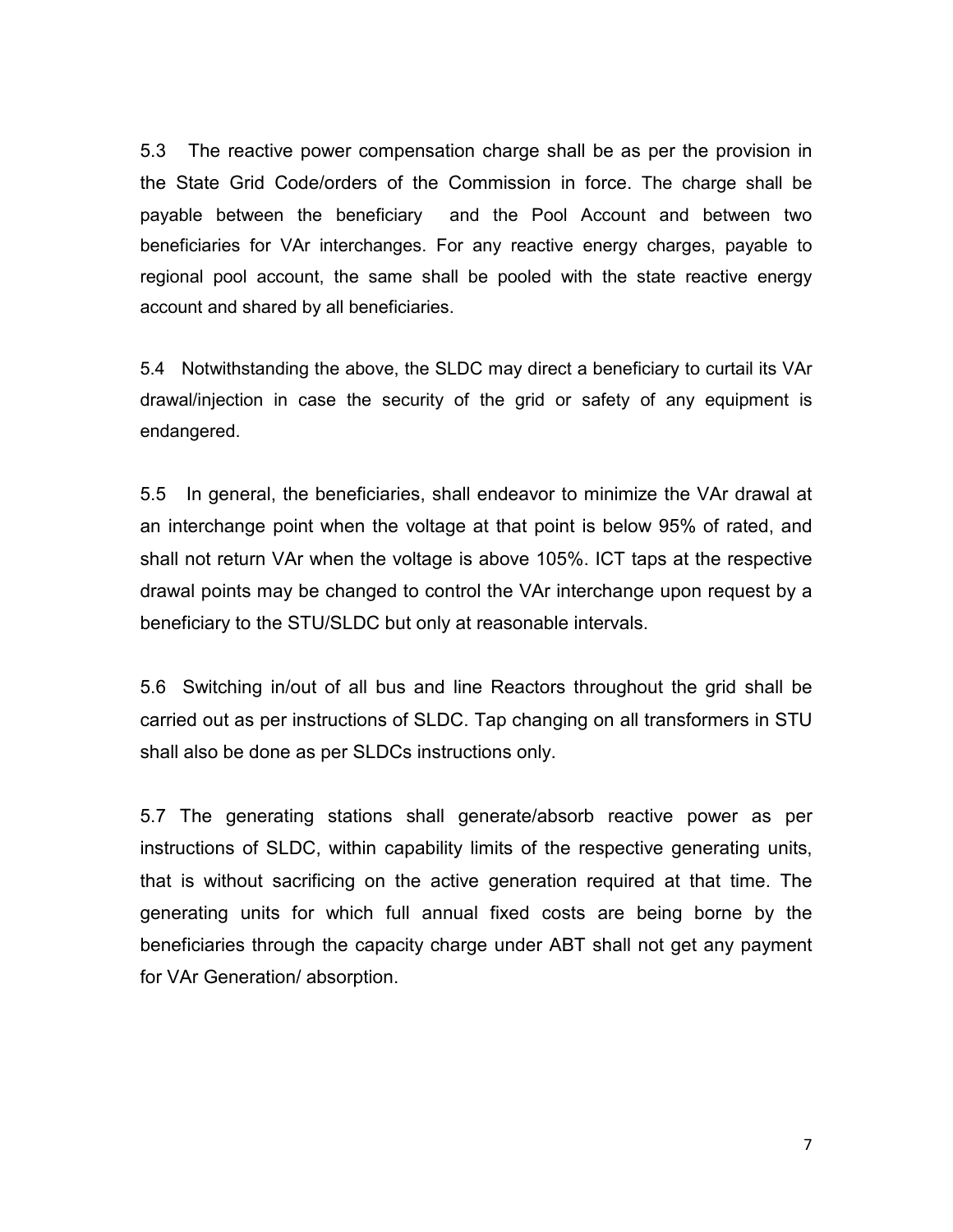# 6. Scheduling:

All users shall schedule and despatch as per the instructions of SLDC. The methodology of scheduling shall be in accordance to the provisions in the Tamil Nadu Electricity Grid Code/IEGC and its amendments. In the case of wind and solar generators, scheduling shall be as per the regulations framed on forecasting, scheduling and deviation settlement of wind and solar generating stations by the Commission.

# 7. Gaming:

7.1 The Commission, either suo-motu or on a petition made by SLDC, or any affected party, may initiate proceedings against any generating company or seller on charges of gaming and if required, may order an inquiry in such manner as decided by the Commission. When the charge of gaming is established in the above inquiry, the Commission may, without prejudice to any other action under the Act or regulations there under, disallow any charges for deviation received by such generating company or the seller during the period of such gaming.

# 8. Metering and meter reading:

8.1 Metering and meter reading shall be as provided in the Commission's Grid Connectivity and Intra State Open Access Regulations, 2014. ABT compliant interface meters with AMR facility shall be provided at the periphery/terminals of all intra-State entities i.e all generating stations, all open access users, and all entities proposed to be covered by deviation settlement mechanism.

# 9. Energy Accounting:

9.1 A State Energy Account, for the billing and settlement of 'Capacity Charge', 'Energy Charge', 'Deviation Charge' and 'Reactive energy Charge' shall be prepared by the SLDC.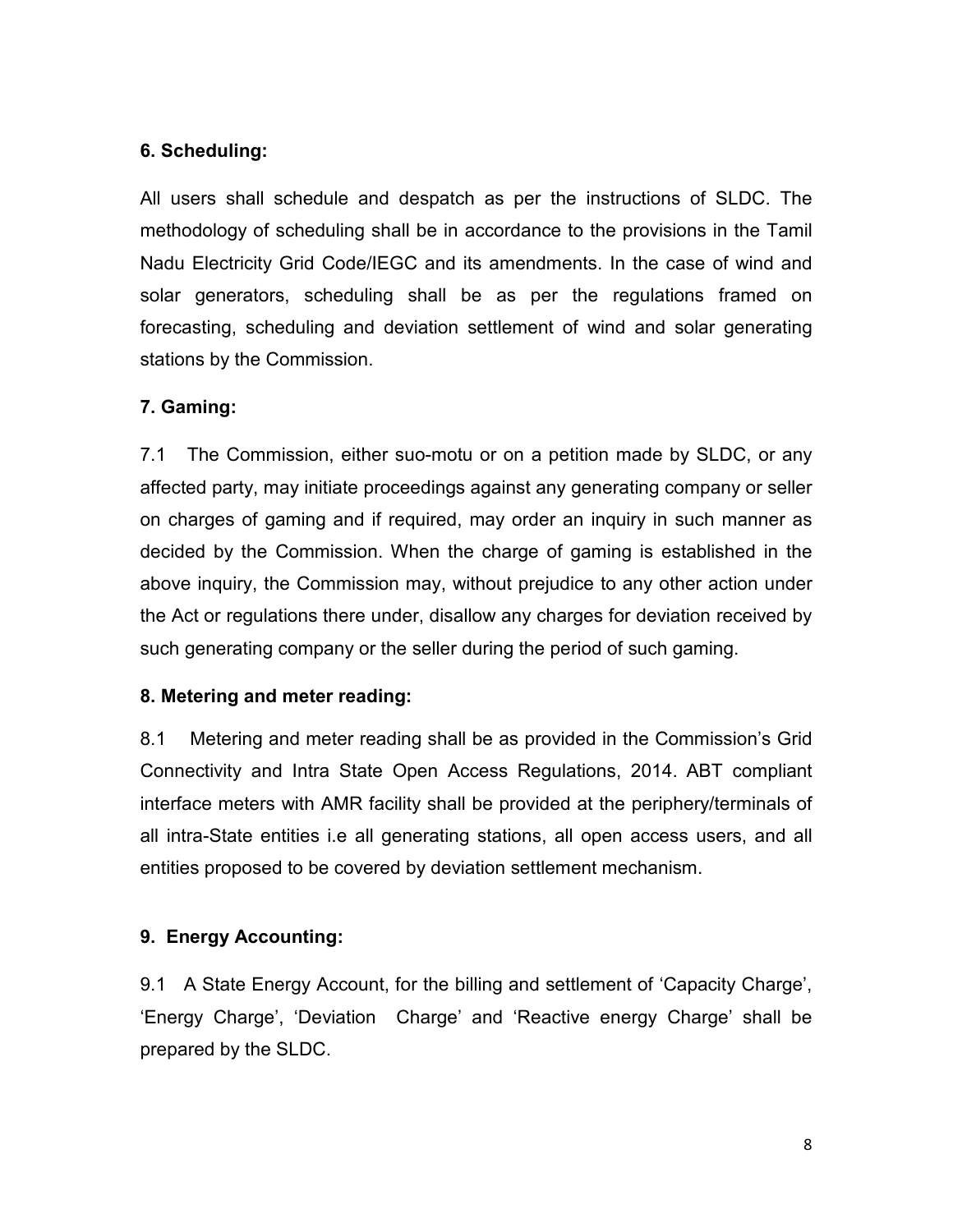9.2 The energy accounting related to availability for capacity charges and schedules for energy charges shall be arrived at by SLDC and bill shall be raised and settled mutually by generating company/seller and the beneficiary/buyer according to the Power Purchase Agreement (PPA) between the two. Billing and settlement of 'Deviation Charge' and 'Reactive Energy Charge' shall be carried out by SLDC maintaining a 'State Imbalance Pool Account/State Deviation Pool Account' and a 'State Reactive Energy Account'.

9.3 The SLDC shall be responsible for computation of actual net MWh injection of each generating station and actual net drawal of each beneficiary/buyer, 15 minute-wise, based on the meter readings and for preparation of the State Energy Accounts.

9.4 All computations carried out by SLDC shall be open to all constituents for checking/verifications for a period of 15 days. If any mistake/omission is detected, the SLDC shall forthwith make a complete check and rectify the same.

9.5 Such Accounts shall be examined and verified by the State Power Committee (SPC) comprising of SLDC, STU, Distribution Licensee and Generators as constituents. A proposal to establish the SPC may be sent by the STU for the approval of the Commission.

9.6 Provided that in the case of Generators, the SPC shall have only one representative from each class of Generators mentioned below :

- i. TANGEDCO,
- ii. Independent Power Producers (IPPs),
- iii. Generating Companies under joint venture,
- iv. Captive Generating Plants.

9.7 SLDC will forward the necessary data / schedules to regional level in line with Regulations formulated by Central Electricity Regulatory Commission.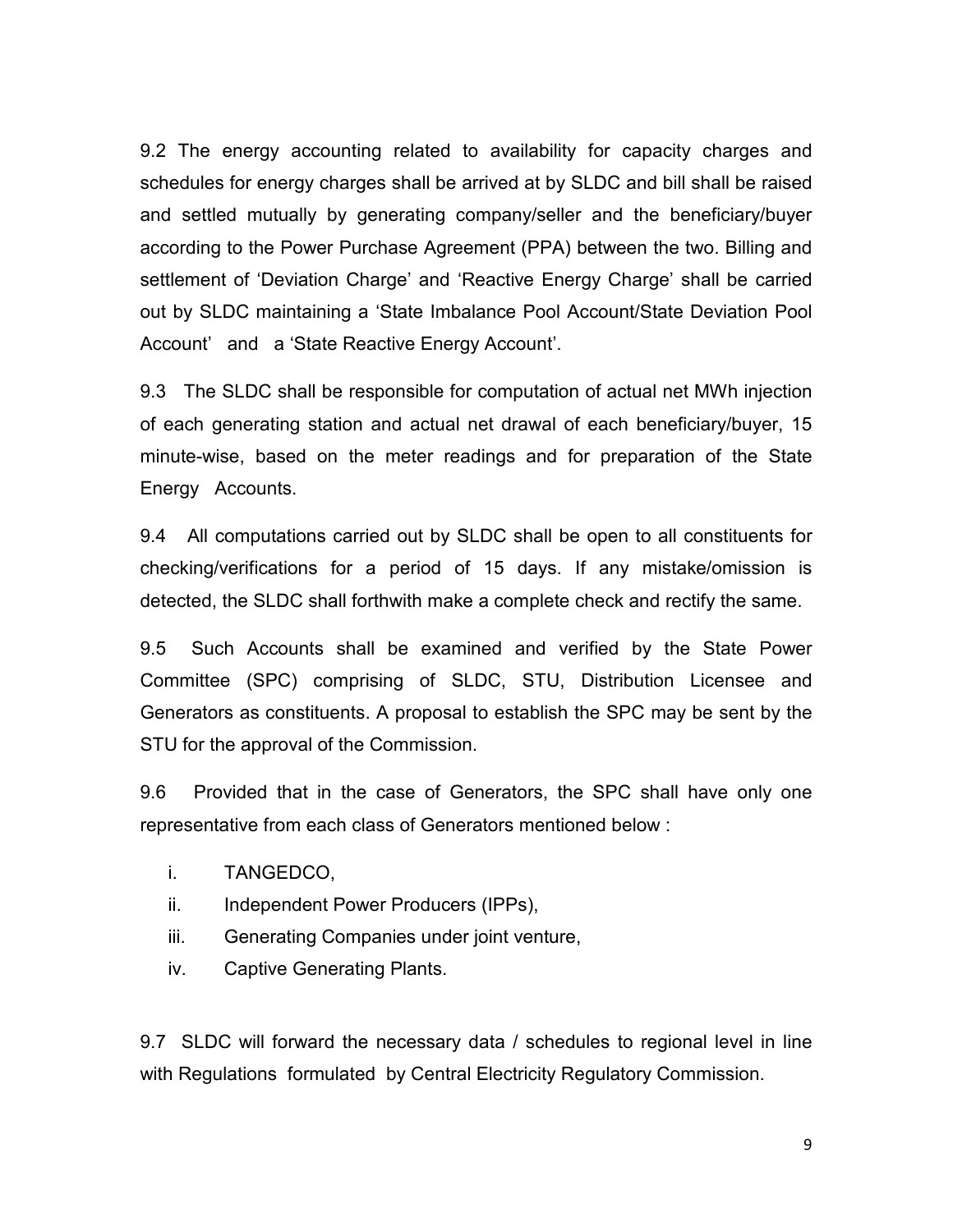#### 10. Commercial settlement:

10.1 The beneficiary/buyer shall pay to the respective generating company, Capacity charges corresponding to the plant availability and Energy charges for the scheduled despatch. However, calculation of capacity charges and energy charges may be made according to their bilateral contract. (i.e. PPA). The bills for these charges shall be issued by the respective generating companies to each beneficiary on monthly basis.

10.2 In case of a deviation from the despatch schedule, the concerned Generating Station shall be additionally paid for excess generation through the deviation settlement mechanism notified by CERC. In case of actual generation being below the given despatch schedule, the concerned Generating Station shall pay back through the deviation settlement mechanism for the shortfall in generation.

10.3 In the case of distribution licensee, the licensee shall be required to pay through the deviation settlement mechanism for the excess energy drawn. In case of under drawal, the licensee shall get paid through the deviation settlement mechanism, for the energy not drawn.

10.4 In the case of open access customers who have a contracted demand with the distribution licensee, the excess drawal above the schedule, shall be deemed to be supplied by the distribution licensee and shall be charged as per the terms and conditions of supply agreement with the licensee. In the case of open access customers who do not have a contracted demand with the distribution licensee, excess drawls above the schedule shall be deemed to be supplied by the distribution licensee and shall be charged at temporary supply tariff rates.

10.5 The adjustment of energy losses in the transmission/distribution system shall be as per the provisions in the regulations/orders in force.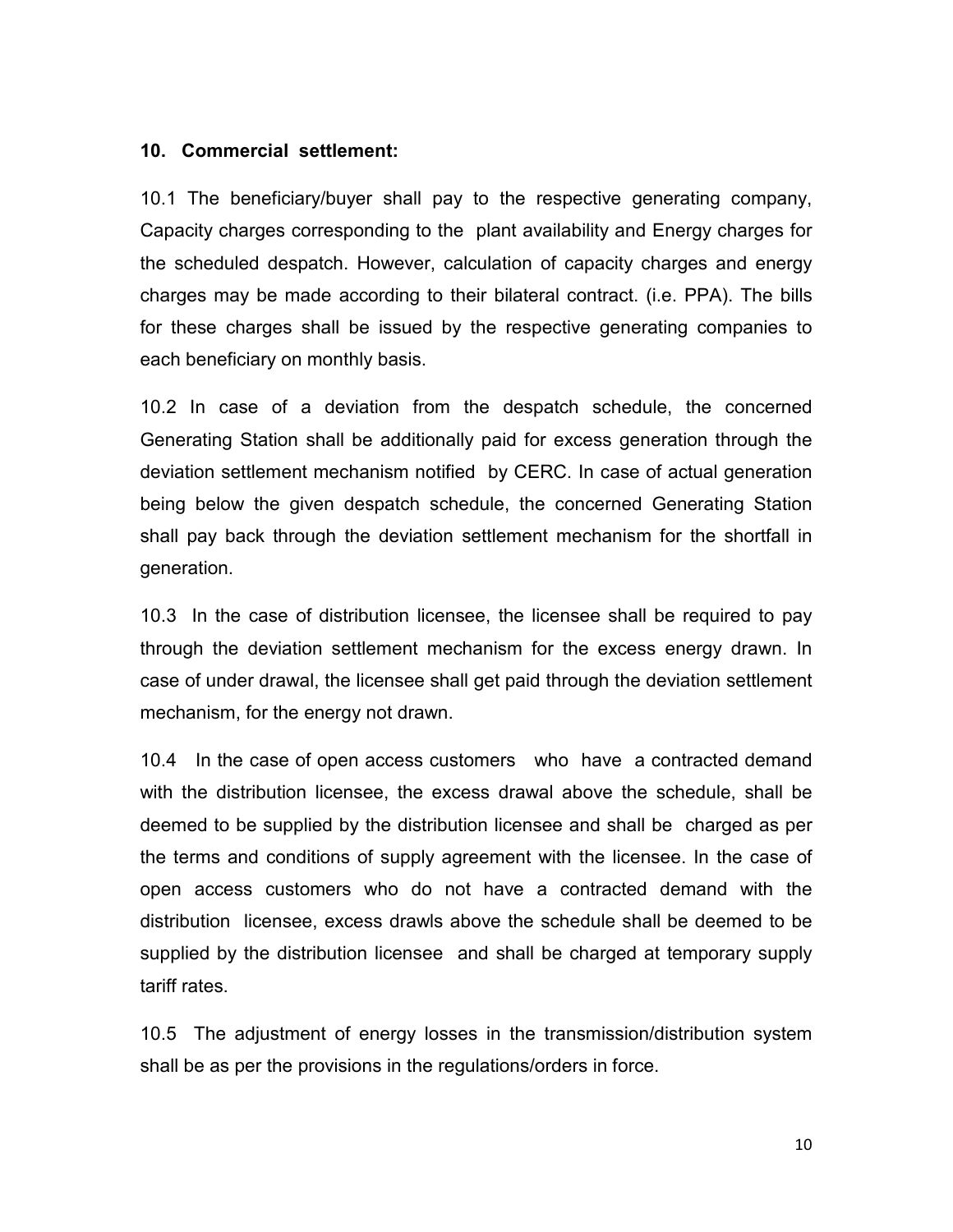10.6 Monthly Energy Accounts and weekly statement of Deviation charges shall be prepared by the SLDC. The weekly statement of Deviation charges shall be issued to all constituents by next Tuesday for the seven-day period ending on the penultimate Sunday mid-night. Payment of Deviation charges shall have a high priority and the concerned constituents shall pay the indicated amounts within 10 (ten) days from issue of statement into the state imbalance pool account operated by the SLDC. The agencies who have to receive the money on account of Deviation charges would then be paid out from the state imbalance pool account, within three (3) working days.

10.7 The SLDC shall also issue the weekly statement for VAr charges, to all constituents who have a net drawal / injection of reactive energy under low/high voltage conditions. These payments shall also have a high priority and the concerned constituents shall pay the indicated amounts into the state reactive energy account operated by the SLDC within 10 (ten) days of issue of statement. The constituents who have to receive the money on account of VAr charges would then be paid out from the state reactive energy account, within three (3) working days.

10.8 The SLDC/STU may insist on appropriate payment security mechanism by way of Bank Guarantee or Bank Draft for an amount equivalent to 0.1% of scheduled energy for one month. The same shall be reviewed after a period of one year and the highest of the deviation charges paid in any month of the year shall be the amount towards payment security.

10.9 If payments against the above deviations and VAr charges are delayed by more than two days, i.e., beyond twelve (12) days from statement issue, the defaulting constituent shall have to pay simple interest @ 0.06% for each day of delay. The interest so collected shall be paid to the constituents who had to receive the amount, payment of which got delayed. Persistent payment defaults,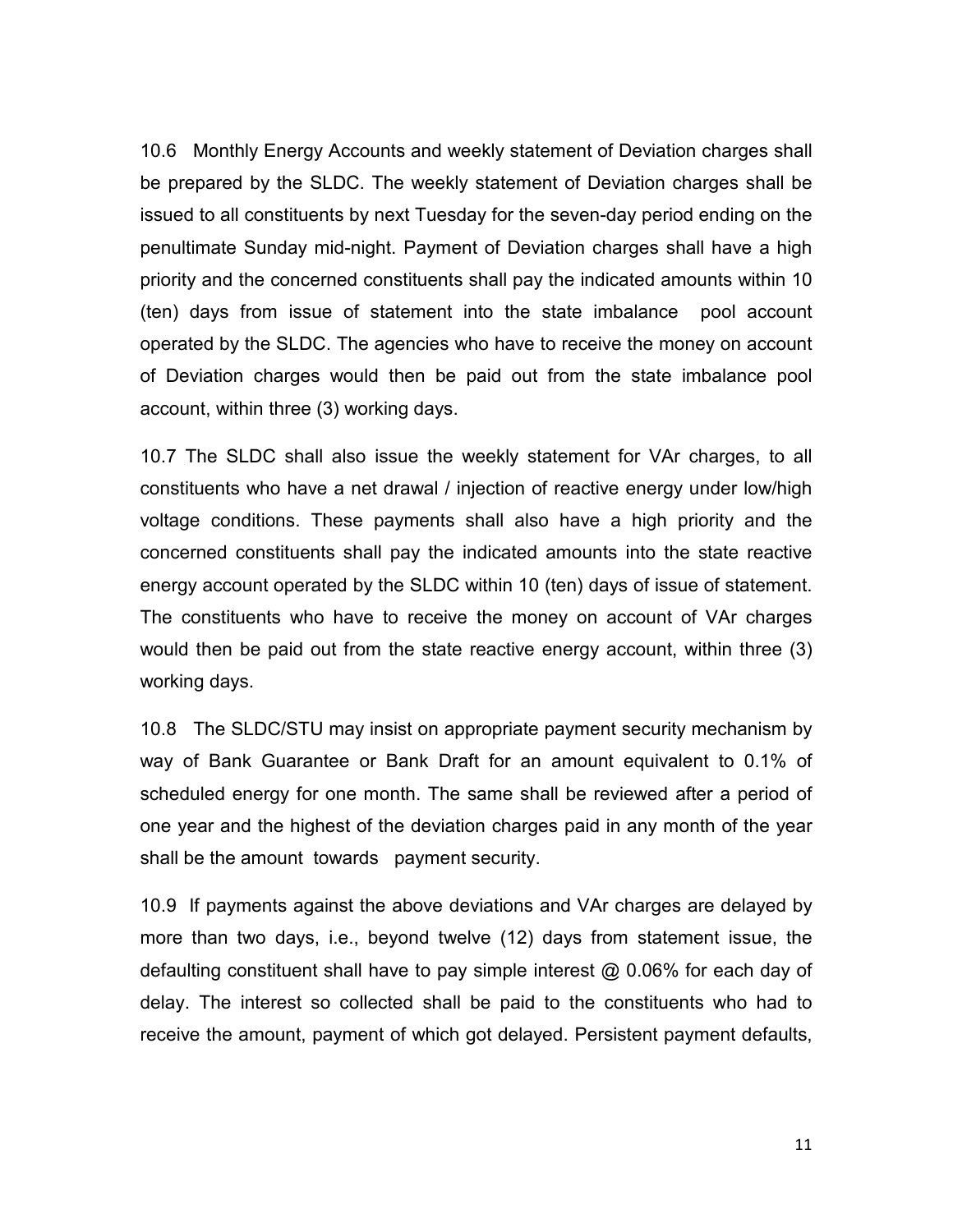if any, shall be reported by the SLDC to the Commission, for initiating remedial action.

10.10 If total payment receivable in the State imbalance pool account, after accounting for the receivables from/payables to the Regional pool account, is more or less than the Deviation charges payable, the Deviation charges payable/receivable for the intra-State entities will be proportionately adjusted to make the payable and receivable amounts equal.

10.11 The money remaining in the state reactive energy account after pay-out of all VAr charges up to  $31<sup>st</sup>$  March of every year shall be utilized for training of the SLDC operators, and other similar purposes which would help in improving/streamlining the operation of the grid, as decided by the SPC from time to time.

10.12 In case the voltage profile of the grid improves to an extent that the total payout from the VAr charges account for a week exceeds the total amount being paid-in for that week, and if the reactive account has no balance to meet the deficit, the pay-outs shall be proportionately reduced according to the total money available in the above account.

10.13 The SLDC shall prepare the complete statement of the state imbalance pool account and the state reactive energy account, on a quarterly basis and circulate the same to all the pool members for verification.

10.14 All 15-minute energy figures (net scheduled, actually metered and DSM) shall be rounded off to the nearest 0.01 MWh.

# 11. Development of capability of SLDC for monitoring, controlling, accounting:

11.1 The SLDC shall endeavour to develop/procure necessary software, hardware for real time operations, communication of data in order to monitor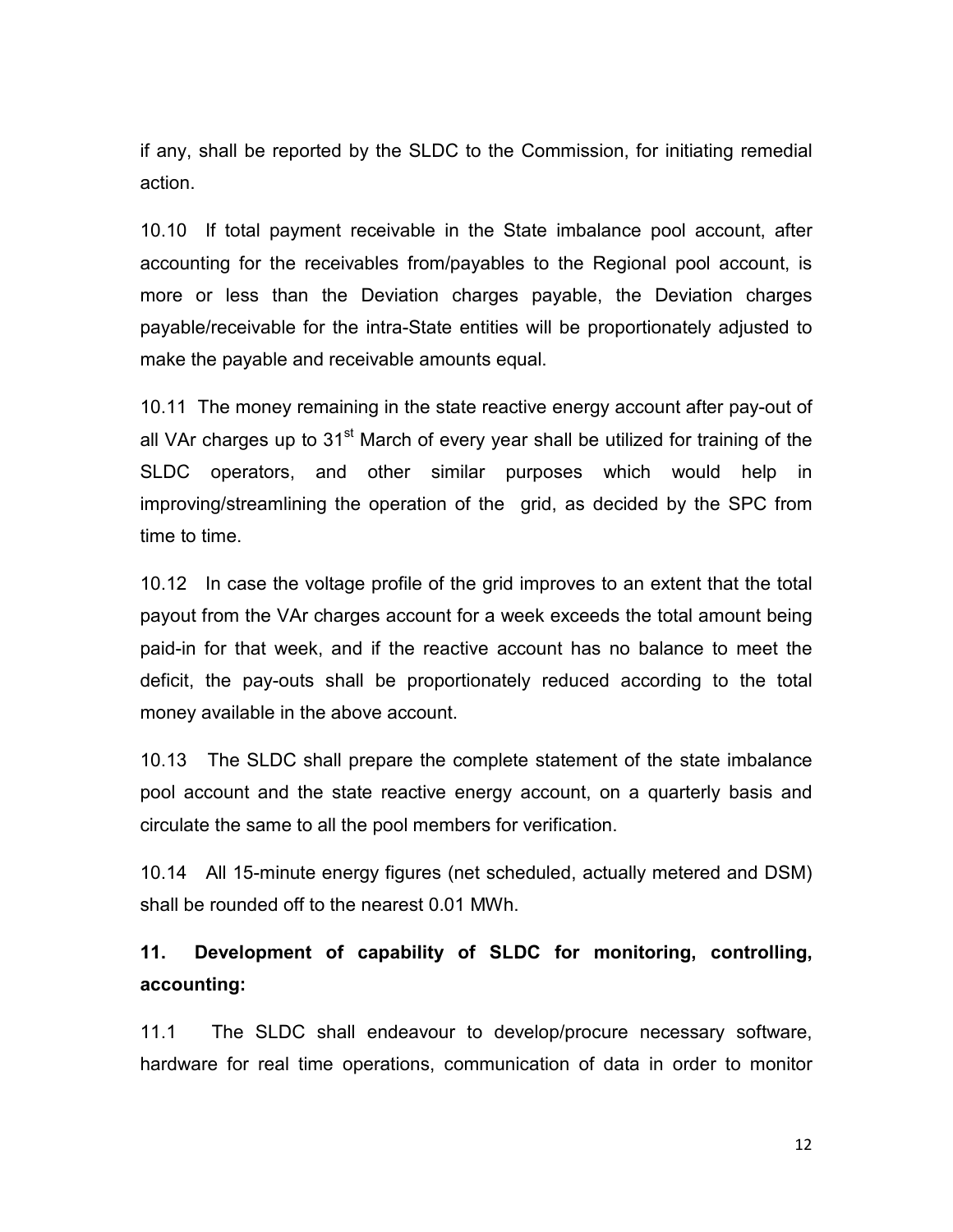generation, drawal for efficient operation of the system, and for billing and accounting purposes. The SLDC shall take steps to employ adequate human resources and impart training to the staff. The SLDC shall also establish links with the sub-load despatch centres on real time basis.

# 13. Powers to Remove Difficulties:

If any difficulty arises in giving effect to any of the provisions of these Regulations, the Commission may by general or special Order, direct the State Transmission Utility, State Load Despatch Centre, intra-State licensees and the open access customer, to take such action, as may appear to the Commission to be necessary or expedient for the purpose of removing difficulties.

#### 14 . Power to amend. –

The Commission may, at anytime, vary, alter, modify or amend any of the provisions of these Regulations.

(By order of the Tamil Nadu Electricity Regulatory Commission)

-sd/- (S.Chinnarajalu) **Secretary**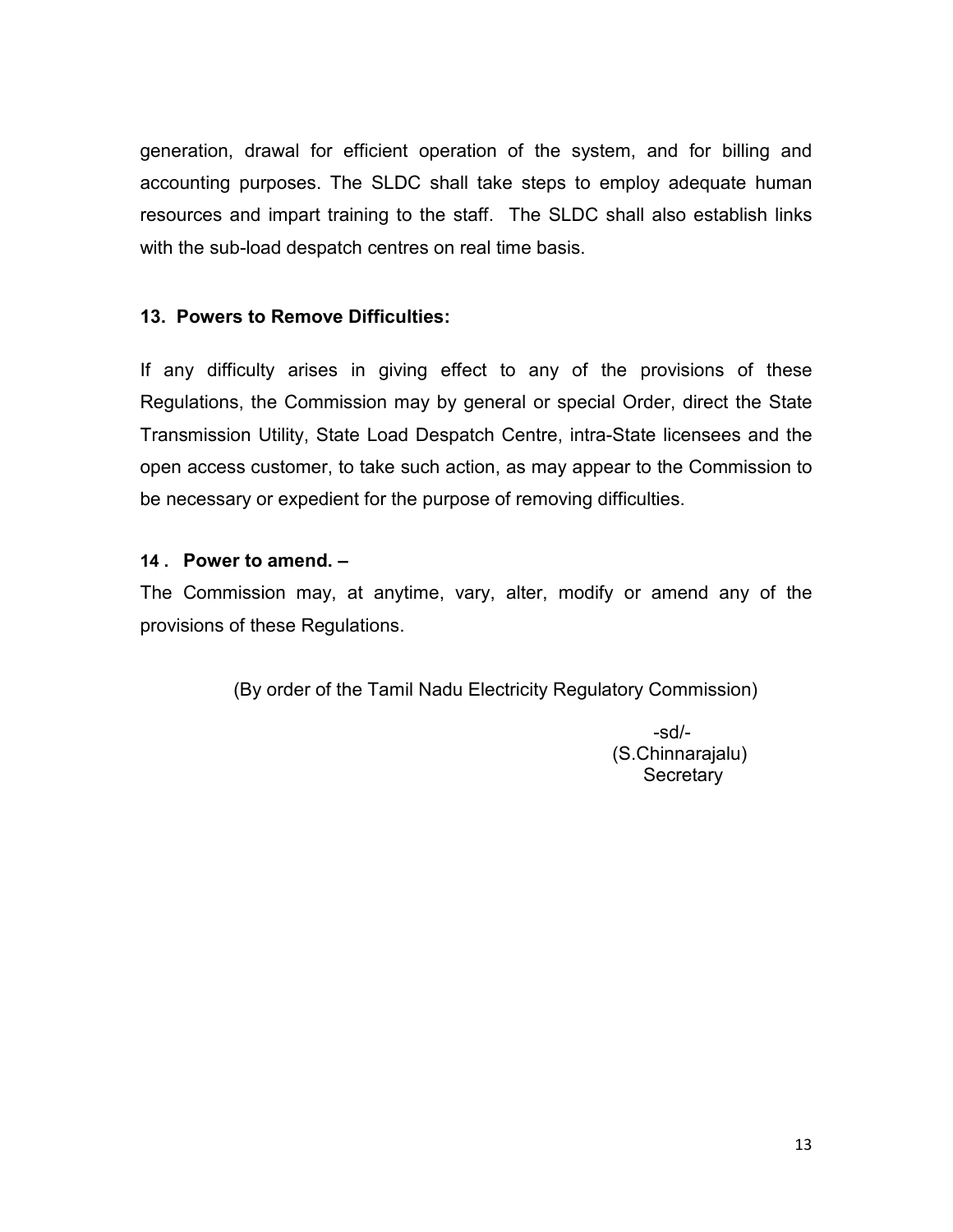#### TAMIL NADU ELECTRICITY REGULATORY COMMISSION

Tamil Nadu Electricity Regulatory Commission (Intra State Availability Based Tariff) Regulations 2016

# Explanatory Statement

1. CERC issued necessary orders for implementation of Inter state Availability Based Tariff(ABT) in India in the year 1999 and ABT has been implemented region by region during 2002 and 2003. The implementation of inter-state ABT has brought about substantial improvement in the grid operation resulting in grid discipline and optimal utilization of the generation capacities. The average grid frequency was marginally increased and it was hovering around the standard frequency of 50 Hz.

2. Considering the benefits derived from ABT, the National Electricity Policy issued under the provisions of the Electricity Act, 2003, envisages introduction of Intra-State ABT vide Section 5.7.1, which reads as follows:

"The ABT regime introduced by CERC at the national level has had a positive impact. It has also enabled a credible settlement mechanism for intra-day power transfers from licenses with surpluses to licenses experiencing deficits. SERCs are advised to introduce the ABT regime at the State level within one year".

3. The related provisions of Tariff Policy issued by the Government of India are reproduced below:

**Section** 6.2: "A two-part tariff structure should be adopted for all long term contracts to facilitate Merit Order despatch. According to National Electricity Policy, the Availability Based Tariff (ABT) is to be introduced at State level by April 2006. This framework would be extended to generating stations (including grid connected captive plants of capacities as determined by the SERC). The Appropriate Commission may also introduce differential rates of fixed charges for peak and off peak hours for better management of load"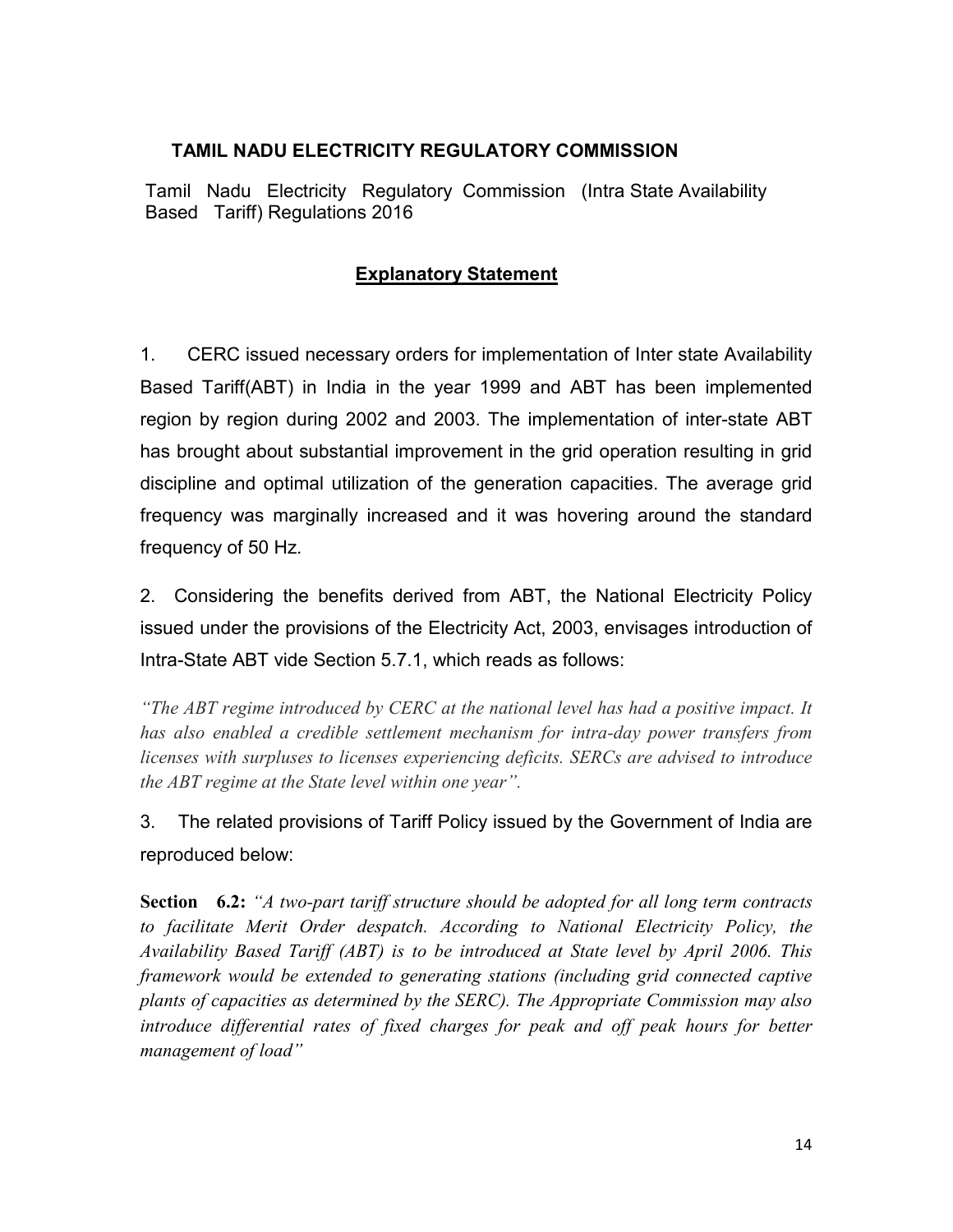**Section 7.1(8):** "Metering compatible with the requirements of the proposed transmission tariff framework should be established on priority basis. The metering should be compatible with ABT requirements, which would also facilitate implementation of Time of Day (ToD) tariffs".

4. As per the report of Forum of Indian Regulators, following improvements in operation of regional grids on introduction of inter state ABT have been brought about:

(i) Grid frequency has dramatically improved.

(ii) A higher consumer demand is being met, due to built-in incentives to maximise generation in peak-load hours.

(iii) Generating stations are being operated according to real merit order, on region-wide basis, through decentralized scheduling.

(iv) Hydro-electric generation is being harnessed more optimally than done previously.

(v) States' share in Central generating stations have acquired a new meaning and grid discipline is encouraged.

(vi) Open access, wheeling of captive generation and power trading have been enabled by placing in position the mechanism (UI) for handling deviations/ mismatches.

(vii) States meet their occasional excess demand by over-drawing from the regional grid and paying applicable UI charges to the under-drawing States.

5. In the existing interstate ABT, though various entities are connected to the Tamil Nadu grid, the State as a single unit is considered to be connected to the southern grid and receives or pays UI charges in case of deviations from schedule. The increase in users of the State transmission network necessitates efficient energy accounting and balancing mechanisms. Hence, interstate ABT principles have to be replicated at the intrastate level.